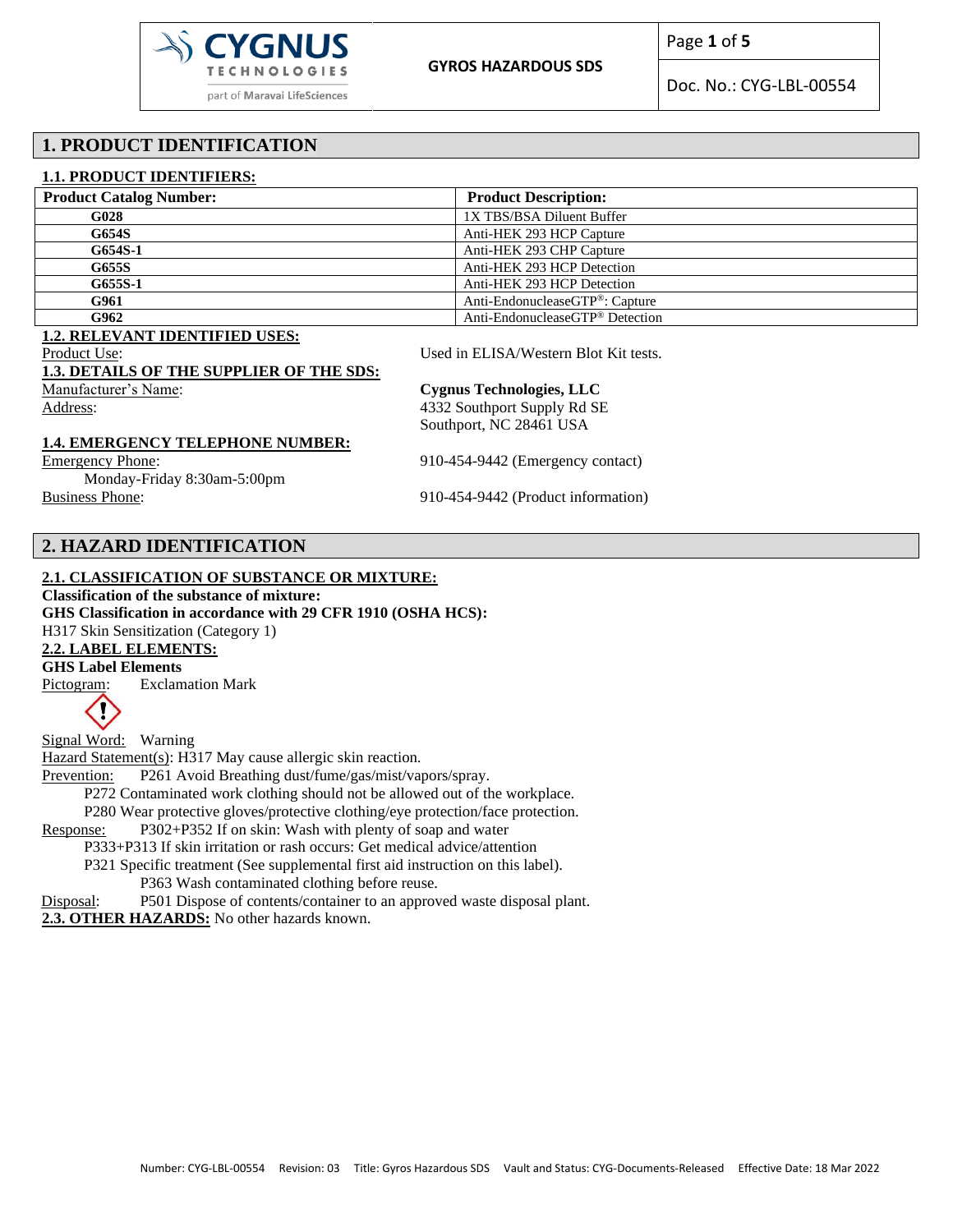

Page **2** of **5**

Doc. No.: CYG-LBL-00554

# **3. COMPOSITION AND INFORMATION ON INGREDIENTS**

**3.1. SUBSTANCE:** N/A

**3.2. MIXTURE:**

| <b>HAZARDOUS INGREDIENTS:</b>                                                                                                                                                                                                   | CAS# | <b>EINECS#</b> | ICSC# | Amount                                                                     | <b>Hazard</b><br><b>Classification</b> | <b>Hazard</b><br>Code |  |
|---------------------------------------------------------------------------------------------------------------------------------------------------------------------------------------------------------------------------------|------|----------------|-------|----------------------------------------------------------------------------|----------------------------------------|-----------------------|--|
| ProClin <sup>®</sup> 300 Preservative                                                                                                                                                                                           |      |                |       | 55965-84-9 Not Listed 613-167-00-5 0.1% ( $\leq$ 0.005% active ingredient) | Skin Sens.                             | H317                  |  |
| Each of the other components present is nonhazardous or less than the 1 percent concentration cut off limits                                                                                                                    |      |                |       |                                                                            |                                        | None                  |  |
| (0.1% concentration for potential carcinogens, reproductive toxins, respiratory tract sensitizers, and mutagens)<br>Classified                                                                                                  |      |                |       |                                                                            |                                        |                       |  |
| $D_{11}$ $O(11, 0.0001)$ + $1.1$ $1.1$ $1.1$ $1.1$ $1.1$ $1.1$ $1.1$ $1.1$ $1.1$ $1.1$ $1.1$ $1.1$ $1.1$ $1.1$ $1.1$ $1.1$ $1.1$ $1.1$ $1.1$ $1.1$ $1.1$ $1.1$ $1.1$ $1.1$ $1.1$ $1.1$ $1.1$ $1.1$ $1.1$ $1.1$ $1.1$ $1.1$ $1.$ |      |                |       |                                                                            |                                        |                       |  |

ProClin® 300 is a registered trademark of The Dow Chemical Company ("Dow") or an affiliated company of Dow.

Note: ALL WHMIS required information is included in appropriate sections based on the ANSI Z400.1-2004 format. This product has been classified in accordance with the hazard criteria of the CPR and the SDS contains all the information required by the CPR, EU Directives and the Japanese Industrial Standard *JIS Z 7250: 2000*. See Section 2 for full text of Ingredient Risk Phrases and Safety Phrases.

# **4. FIRST-AID MEASURES**

## **4.1. DESCRIPTION OF FIRST AID MEASURES:**

**General Advice:** Seek medical attention. Show SDS

**EYE CONTACT:** Open victim's eyes while under gentle running water. Use sufficient force to open eyelids. Have victim "roll" eyes, flush for a minimum of 15 minutes. Remove contact lenses, if worn. Seek medical attention if irritation persists.

**SKIN CONTACT:** Wash contacted area with soap and water. Remove exposed or contaminated clothing, taking care not to contaminate eyes. Seek medical attention if irritation develops and persists.

**INHALATION**: If breathed in, move victim to fresh air. If not breathing, give artificial respiration. Seek medical attention.

**INGESTION**: If swallowed, call physician or poison control center for most current information. Do not induce vomiting. Rinse mouth. Take a copy of the label and SDS with the victim to the health professional.

**4.2. MOST IMPORTANT SYMPTOMS/EFFECTS, ACUTE AND DELAYED:** See section 2 and/or section 11.

**4.3. INDICATION OF ANY IMMEDIATE MEDICAL ATTENTION AND SPECIAL TREATMENT NEEDED**: No data available.

## **5. FIRE-FIGHTING MEASURES**

**5.1. EXTINGUISHING MEDIA**: Water spray, alcohol-resistant foam, dry chemical or carbon dioxide.

**5.2. SPECIFIC HAZARDS ARISING FROM THE MIXTURE**: No data available.

#### **5.3. ADVICE FOR FIREFIGHTERS:**

**SPECIAL PROTECTIVE EQUIPMENT AND PRECAUTIONS FOR FIRE-FIGHTERS:** Wear self contained breathing apparatus for firefighting if necessary.

## **6. ACCIDENTAL RELEASE MEASURES**

**6.1. PERSONAL PRECAUTIONS, PROTECTIVE EQUIPMENT AND EMERGENCY PROCEDURES**: Proper protective equipment should be used. Avoid breathing vapors, mist or gas. Ensure adequate ventilation. Evacuate personnel to safe areas Personnel should be trained for spill response operations.

**6.2. ENVIRONMENTAL PRECAUTIONS:** N/A

**6.3. METHODS AND MATERIALS FOR CONTAINMENT AND CLEANING UP**: Trained personnel following pre-planned procedures should handle non-incidental releases. Absorb spilled material using polypads or other suitable absorbent material. Place all spill residue in an appropriate container and seal. Decontaminate the area thoroughly. Do not mix with wastes from other materials. Dispose of in accordance with applicable Federal, State, and local procedures (see Section 13, Disposal Considerations.)

# **6.4. REFERENCE TO OTHER SECTIONS: For disposal see section 13.**

# **7. HANDLING AND STORAGE**

**7.1. PRECAUTIONS FOR SAFE HANDLING**: Avoid getting the mixture ON YOU or IN YOU. Wash thoroughly after handling. Do not eat, drink, smoke, or apply cosmetics while using the mixture. Avoid breathing mists or sprays generated by the mixture. Use in a wellventilated location. Remove contaminated clothing immediately.

**7.2. CONDITIONS FOR SAFE STORAGE, INCLUDING ANY INCOMPATIBILITIES**: Store product in properly labeled, closed containers. Protect from physical damage. Keep containers closed when not in use. No incompatibilities known.

# **8. EXPOSURE CONTROLS – PERSONAL PROTECTION**

Number: CYG-LBL-00554 Revision: 03 Title: Gyros Hazardous SDS Vault and Status: CYG-Documents-Released Effective Date: 18 Mar 2022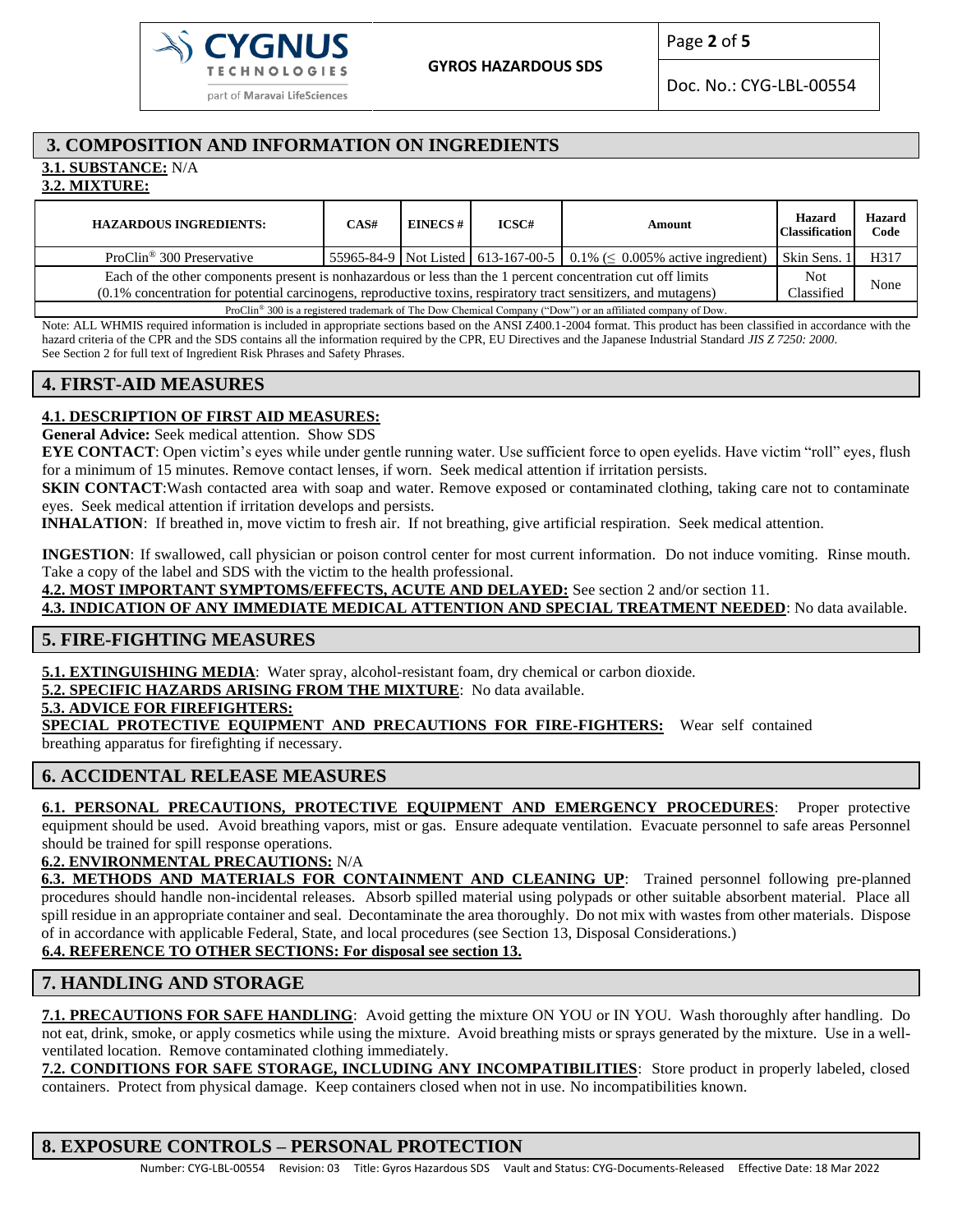part of Maravai LifeSciences

**GYROS HAZARDOUS SDS**

Page **3** of **5**

Doc. No.: CYG-LBL-00554

**8.1. CONTROL PARAMETERS:** Contains no substances with occupational exposure limit values. Please check with competent authority in each country for the most recent limits in place.

#### **8.2. EXPOSURE CONTROLS:**

**8.2.1. APPROPRIATE ENGINEERING CONTROLS**: Handle in accordance with good industrial hygiene and safety practice. Wash hands before breaks and at the end of the workday. Use with adequate ventilation to ensure exposure levels are maintained below the established limits.

*The following information on appropriate Personal Protective Equipment is provided to assist employers in complying with OSHA regulations found in 29 CFR Subpart I (beginning at 1910.132) or equivalent standard of Canada, or standards of EU member states (including EN 149 for respiratory PPE, and EN 166 for face/eye protection,) and those of Japan. Please reference applicable regulations and standards for relevant details.*

#### **8.2.2. PERSONAL PROTECTION EQUIPMENT:**

**RESPIRATORY PROTECTION**: Use only respiratory protection authorized in the U.S. Federal OSHA Respiratory Protection Standard (29 CFR 1910.134,) equivalent U.S. State standards, Canadian CSA Standard Z94.4-93, the European Standard EN149, or EU member states.

**EYE PROTECTION**: Tightly fitting safety goggles or safety glasses with side shields recommended. If necessary, refer to U.S. OSHA 29 CFR 1910.133, Canadian Standards, and the European Standard EN166, Australian Standards, or relevant Japanese Standards. **SKIN PROTECTION**: Compatible protective gloves recommended. Use proper glove removal technique and ensure outside of glove is not touched. Wash hands after removing gloves. If necessary, refer to U.S. OSHA 29 CFR 1910.138, the European Standard DIN EN 374, the appropriate Standards of Canada, Australian Standards, or relevant Japanese Standards.

**BODY PROTECTION:** Use body protection appropriate for task. The type of protective equipment must be selected according to the concentration and amount of the dangerous substance at the specific workplace. described in U.S. OSHA 29 CFR 1910.136. **8.2.3. ENVIRONMENTAL EXPOSURE CONTROLS:** N/A

## **9. PHYSICAL and CHEMICAL PROPERTIES**

**9.1. INFORMATION ON BASIC PHYSICAL AND CHEMICAL PROPERTIES:**

| <b>APPEARANCE/COLOR:</b>                                       | No data available <b>ODOR</b> :              |                                                              | No data available                      |
|----------------------------------------------------------------|----------------------------------------------|--------------------------------------------------------------|----------------------------------------|
| <b>ODOR THRESHOLD:</b><br><b>MELTING POINT/FREEZING POINT:</b> | No data available $PH:$<br>No data available | <b>INITIAL BOILING POINT/RANGE:</b>                          | No data available<br>No data available |
|                                                                |                                              |                                                              |                                        |
| <b>FLASH POINT:</b>                                            | No data available                            | <b>EVAPORATION RATE (n-BuAc=1):</b>                          | No data available                      |
| <b>FLAMMABILITY (SOLID/GAS):</b>                               | No data available                            | <b>UPPER/LOWER FLAMMABILITY/</b><br><b>EXPLOSIVE LIMITS:</b> | No data available                      |
| <b>VAPOR PRESSURE:</b>                                         | No data available                            | <b>VAPOR DENSITY:</b>                                        | No data available                      |
| <b>RELATIVE DENSITY:</b>                                       | No data available                            | <b>WATER SOLUBILITY:</b>                                     | No data available                      |
| <b>PARTITION COEFFICIENT:n-octanol/water:</b>                  | No data available                            | <b>AUTO-IGNITION TEMPERATURE:</b>                            | No data available                      |
| DECOMPOSITION TEMPERATURE:                                     | No data available                            | VISCOSITY:                                                   | No data available                      |
| <b>EXPLOSIVE PROPERTIES:</b>                                   | No data available                            | <b>OXIDIZING PROPERTIES:</b>                                 | No data available                      |
| $\alpha$ a control climatic indicate interval $\alpha$         |                                              |                                                              |                                        |

**9.2. OTHER SAFETY INFORMATION:** No data available

#### **10. STABILITY AND REACTIVITY**

**10.1. REACTIVITY:** No data available. **10.2. CHEMICAL STABILITY:** Stable under recommended storage conditions. **10.3. POSSIBLE OF HAZARDOUS REACTIONS:** No data available. **10.4. CONDITIONS TO AVOID:** No data available. **10.5. INCOMPATIBLE MATERIALS:** No data available. 10.6. HAZARDOUS DECOMPOSITION PRODUCTS: No data available.

# **11. TOXICOLOGICAL INFORMATION**

**11.1. INFORMATION ON LIKELY ROUTES OF EXPOSURE**: See Section 4 **SYMPTOMS RELATED TO THE PHYSICAL, CHEMICAL AND TOXICOLOGICAL CHARACTERISTICS**: See Section 4. **DELAYED AND IMMEDIATE EFFECTS AND ALSO CHRONIC EFFECTS FROM SHORT AND LONG TERM EXPOSURE**: **Irritancy of product**: None known.

**Sensitization to the product**: This product is not known to cause human skin or respiratory sensitization.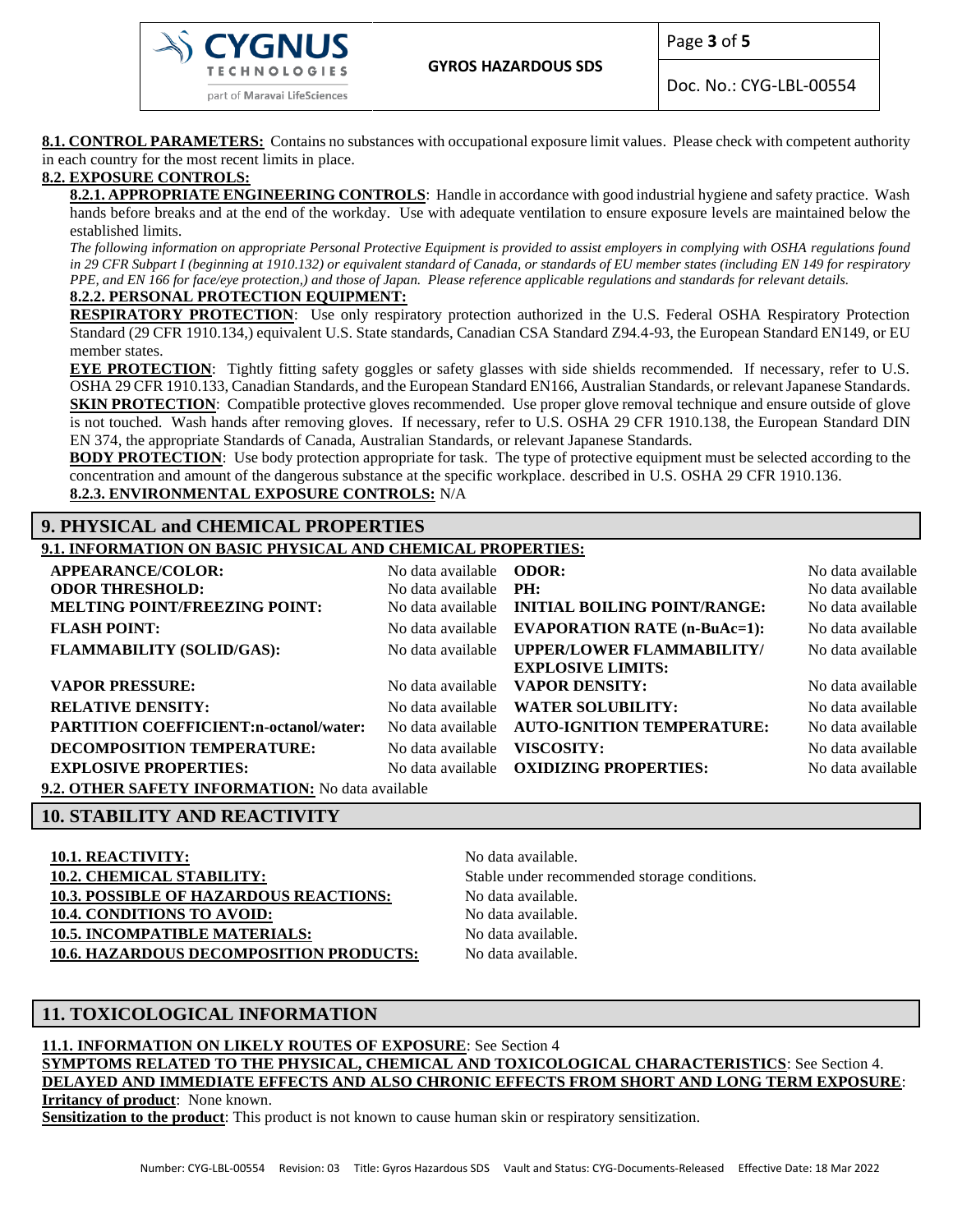

Page **4** of **5**

Doc. No.: CYG-LBL-00554

**Reproductive toxicity information**: Listed below is information concerning the effects of this product and its components on the human reproductive system.

Mutagenicity – The components of this product are not reported to produce mutagenic effects in humans.

Embryotoxicity – The components of this product are not reported to produce embryotoxic effects in humans.

Teratogenicity – The components of this product are not reported to produce teratogenic effects in humans.

Reproductive Toxicity – The components of this kit are not reported to produce reproductive effects in humans.

**NUMERICAL MEASURES OF TOXICITY**: None known

#### **CARCINOGENICITY**

NTP Regulated – No IARC Regulated – No OSHA Regulated – No ACGIH Regulated – No

## **12. ECOLOGICAL INFORMATION**

**12.1. TOXICITY**: No data available.

**12.2. PERSISTENCE AND DEGRADABILITY**: No data available.

**12.3. BIOACCUMULATIVE POTENTIAL**: No data available.

**12.4. MOBILITY IN SOIL**: No data available.

**12.5. OTHER ADVERSE EFFECTS**: An environmental hazard cannot be excluded in the event of unprofessional handling or disposal. Very toxic to aquatic life with long lasting effects.

### **13. DISPOSAL CONSIDERATIONS**

**13.1. PREPARING WASTES FOR DISPOSAL**: Waste disposal must be in accordance with appropriate U.S. Federal, State, and local regulations, those of Canada, Australia, EU Members States and Japan.

## **14. TRANSPORTATION INFORMATION**

### **14.1. US DOT, IATA, IMO, ADR**:

**DOT Classification** Non-regulated material.

**DOT Labeling Requirements** None.

**IATA Labeling Requirements** None.

U.S. DEPARTMENT OF TRANSPORTATION (DOT) SHIPPING REGULATIONS: This product is not classified as dangerous goods, per U.S. DOT regulations, under 49 CFR 172.101.

TRANSPORT CANADA, TRANSPORTATION OF DANGEROUS GOODS REGULATIONS: This product is not classified as Dangerous Goods, per regulations of Transport Canada.

INTERNATIONAL AIR TRANSPORT ASSOCIATION (IATA): This product is not classified as Dangerous Goods, by rules of IATA.

INTERNATIONAL MARITIME ORGANIZATION (IMO) DESIGNATION: This product is not classified as Dangerous Goods by the International Maritime Organization.

EUROPEAN AGREEMENT CONCERNING THE INTERNATIONAL CARRIAGE OF DANGEROUS GOODS BY ROAD (ADR): This product is not classified by the United Nations Economic Commission for Europe to be dangerous goods.

# **15. REGULATORY INFORMATION**

# **15.1. UNITED STATES REGULATIONS**:

**SARA REPORTING REQUIREMENTS:** None

**MARINE POLLUTANT:** This product contains no component listed as a Marine Pollutant under 49 CFR 172.101, Appendix B.

**TSCA** : All components in this product mixture are listed on the USA Toxic Substances Control Act (TSCA) inventory of chemicals or are exempt from listing.

**SARA 311/312**: Acute health: Yes; Chronic health: No; Fire: No; Reactivity: No

**U.S. CERCLA REPORTABLE QUANTITY (RQ):** None

**U.S. TSCA INVENTORY STATUS** – All of the components of this product are listed in the TSCA Inventory or exempt.

**CALIFORNIA SAFE DRINKING WATER AND TOXIC ENFORCEMENT ACT (PROPOSITION 65):** This product does not contain any component above the 0.1% level which is listed as a California Proposition 65 chemical. Note the chemical identity of some or all components present is confidential business information (trade secret) and is being withheld as permitted by 29CFR1910.1200 (i). **CANADIAN REGULATIONS**: